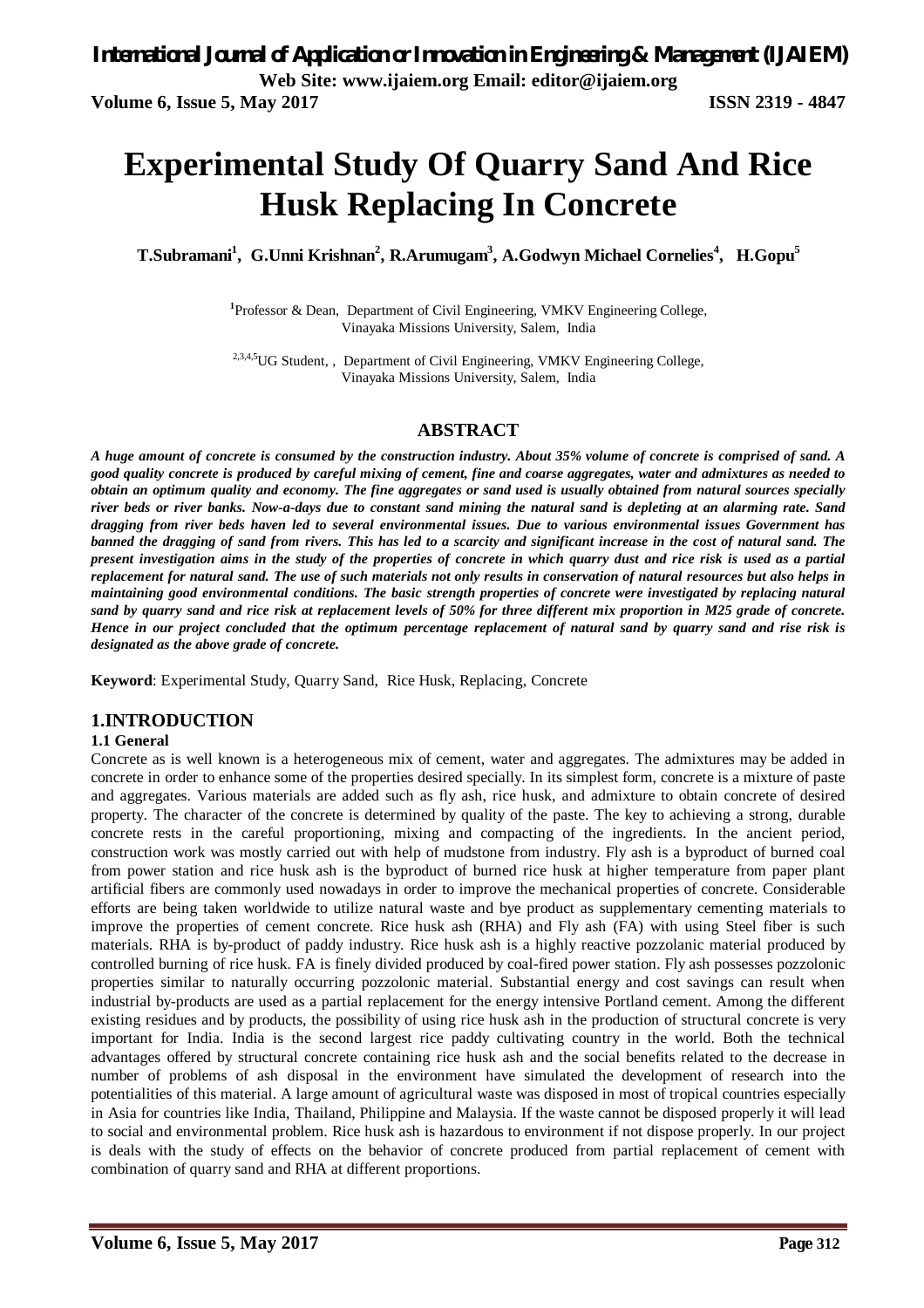#### **Volume 6, Issue 5, May 2017 ISSN 2319 - 4847**

Sand mining on either side of the rivers, upstream or in-stream, is one of the causes for environmental degradation and also a threat to the biodiversity. Over the alarming rate of unrestricted sand mining which damage the ecosystem of natural habitats of organisms living on the riverbeds, affects fish breeding and migration, spells disaster for the conservation of many bird species, increases saline water in the rivers, etc Extraction of alluvial material from within or near a streambed has a direct impact on the stream's physical habitat characteristics. These characteristics include bed elevation, substrate composition and stability, in-stream roughness elements, depth, velocity, turbidity, sediment transport stream discharge and temperature. The demand for sand continues to increase day by day as building and construction of new infrastructures and expansion of existing ones is continuous thereby placing immense pressure on the supply of the sand resource and hence mining activities are going on legally and illegally without any restrictions. A large part of this agricultural by-product is burnt as fuel during rice processing and the resulting ash is sold as fertilizer. Other applications of RH are as silicon carbide whiskers to reinforce ceramic cutting tools, and as aggregates and fillers for concrete and board production. However, most of this agricultural by-product is simply disposed, thus representing an environmental problem. Composition of Rice Husk The reasons behind the use of RH in the construction industry are its high availability, low bulk density (90-150kg/m3 ), toughness, abrasive in nature, resistance to weathering and unique composition. The main components in RH are silica, cellulose and lignin. The composition of RH as a percentage of weight is shown. RH contains high concentration of silica in amorphous and crystalline (quartz) forms. The presence of amorphous silica determines the pozzolanic effect of RH. Pozzolanic effect exhibits cementitious properties that increase the rate at which the material gains strength.

#### **2.METHODOLOGY**

Figure.1 shows the Methodology adopted in this study



**Figure.1** Methodology

### **3.MATERIALS COLLECTION**

#### **3.1 Cement**

The cement used was ordinary Portland cement 53 (OPC 53).All properties of cement were determined by referring IS 12269 - 1987. The specific gravity of cement is 3.15. The initial and final setting times were found as 55 minutes and 258 minutes respectively. Standard consistency of cement was 30%. Cement is one of the binding materials in this project. Cement is the important building material in today's construction world. 53 grade Ordinary Portland Cement (OPC) conforming to IS: 8112-1989. Table 1 gives the properties of cement used.

#### **3.2 Coarseaggregate**

20mm size aggregates-The coarse aggregates with size of 20mm were tested and the specific gravity value of 2.78 and fineness modulus of 7 was found out. Aggregates were available from local sources. Locally available crushed blue granite stones conforming to graded aggregate of nominal size 20 mm as per IS: 383 – 1970.Crushed granite aggregate with specific gravity of 2.77 and passing through 4.75 mm sieve and will be used for casting all specimens. Several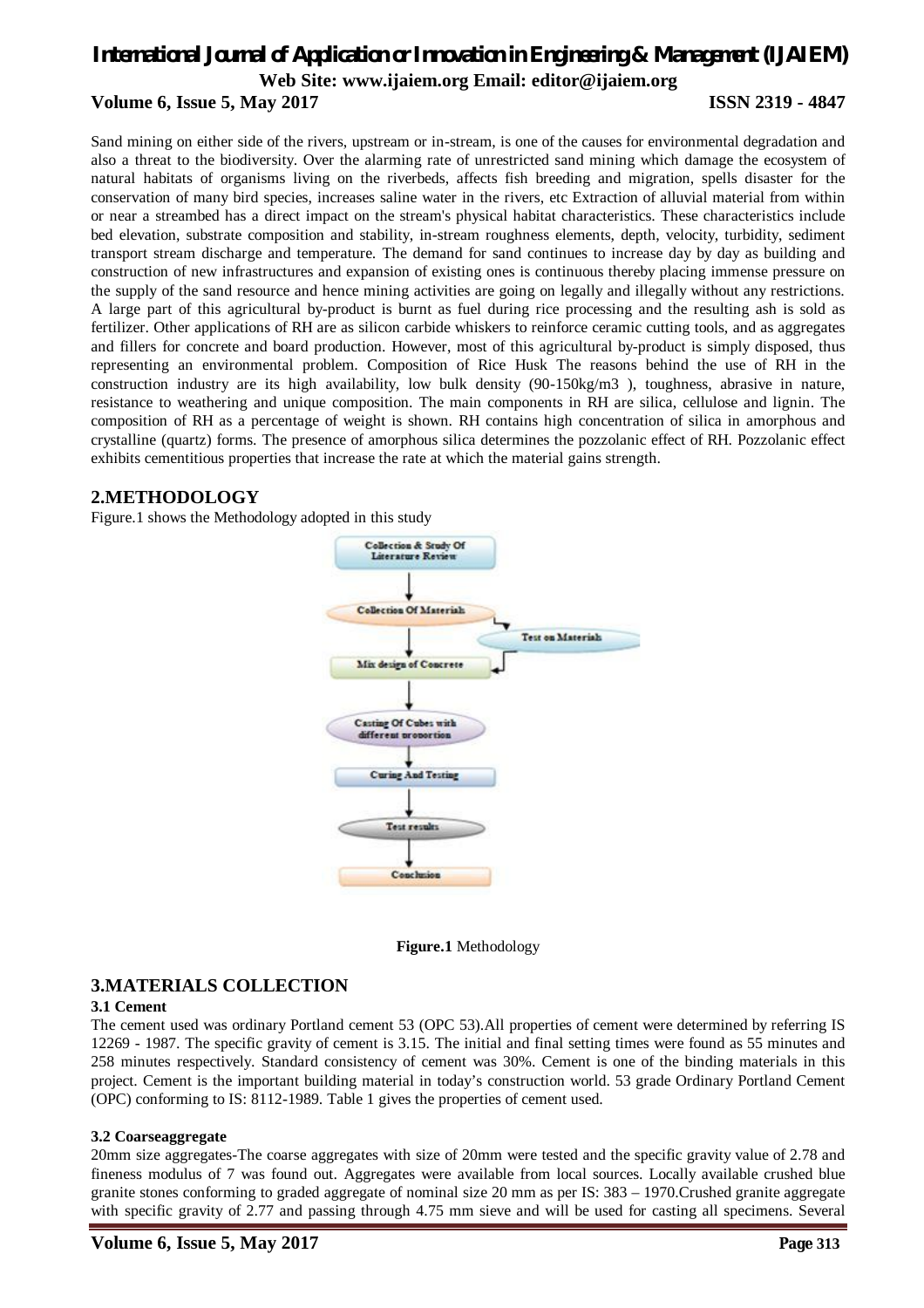#### **Volume 6, Issue 5, May 2017 ISSN 2319 - 4847**

investigations concluded that maximum size of coarse aggregate should be restricted in strength of the composite. In addition to cement paste – aggregate ratio, aggregate type has a great influence on concrete dimensional stability.

#### **3.3 Fineaggregate**

The sand which was locally available and passing through 4.75mm IS sieve is used. The specific gravity of fine aggregate was 2.60. Locally available river sand conforming to Grading zone I of IS: 383 –1970.Clean and dry river sand available locally will be used. Sand passing through IS 4.75mm Sieve will be used for casting all the specimens. Fine aggregate" is defined as material that will pass a No. 4 sieve and will, for the most part, be retained on a No. 200 sieve. For increased workability and for economy as reflected by use of less cement, the fine aggregate should have a rounded shape.

#### **3.4 Water**

The water used for experiments was potable water. Water is an important ingredient of concrete as it actively participates in the chemical reaction with cement. It should be free from organic matter and the pH value should be between 6 to7.

#### **3.5 Quarry Dust**

Quarry dust, a byproduct from the crushing process of stones (Bluemetal) which is available abundantly from rock quarries at low cost in many areas can be an economical alternative to the river sand. Quarry dust can be defined as residue, tailing material after the extraction and processing of rocks to form fine particles less than 4.75mm. Quarry dust, which is generally considered as a waste material, causes an environmental load due to disposal problem. Quarry dust being by and large, a waste product, will also reduce environmental impact, if consumed by construction industry in large quantities .Hence, the use of quarry dust as fine aggregate in concrete will reduce not only the demand for natural sand but also reduces the environmental problems .Moreover, the incorporation of quarry dust will offset the production cost of concrete and hence, the successful utilization of quarry dust as fine aggregate will turn this waste material into valuable resource Quarry dust has been used for different activities in the construction industry such as for road construction and manufacture of building materials such as lightweight aggregates, bricks, tiles and autoclave blocks. Usually, quarry dust is used in large scale in the highways as a surface finishing material. Use of quarry dust as fine aggregate in concrete draws serious attention of researchers and investigators.(Figure.2)

#### **3.6 Rise Husk**

Around 20% of the paddy weight is husk. In 2008 the world paddy production was 661 million tons and consequently 132 million tons of rice husk were also produced. Rice husk is produced in the first step in the milling process when the husk is removed form the grain in the husking stage of the rice mill. (Figure.3)



 **Figure. 2** Quarry dust **Figure. 3** Rice Husk



### **4.MATERIALS PROPERTIES**

#### **4.1 Cement**

Ordinary Portland cement of 53 grades, conforming to IS 12269-1987 was used. Tests were carried out on various physical properties of cement

- Specific Gravity
- Fineness (By Sieve Analysis)
- Consistency
- Initial Setting Time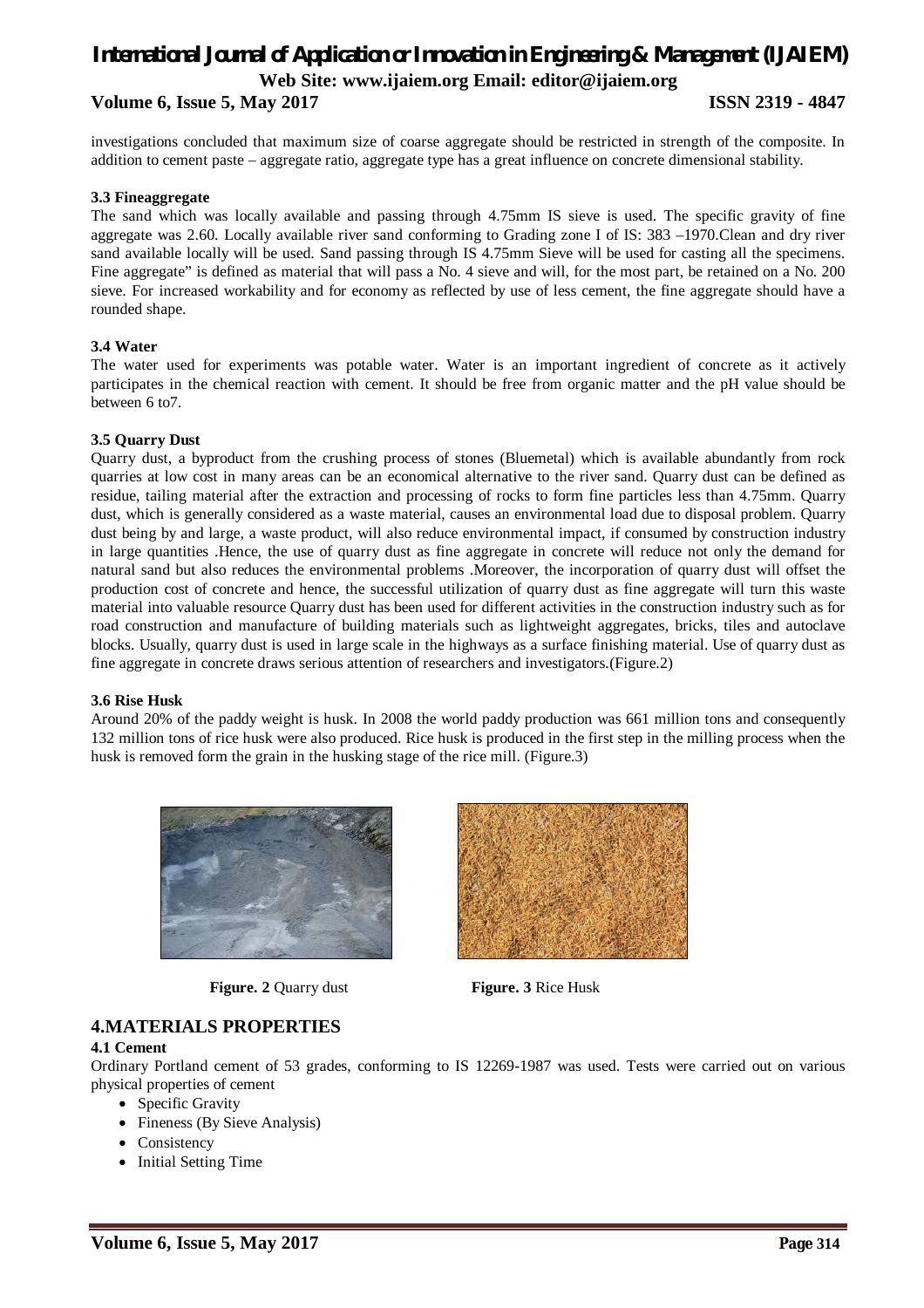#### **Volume 6, Issue 5, May 2017 ISSN 2319 - 4847**

### **4.2 Fine Aggregate**

Natural river sand was used as fine aggregate. The results obtained from sieve analysis are furnished in Table 4. The results indicate that the sand conforms to Zone II of IS: 383 – 1970. The properties of sand were determined by conducting tests as per IS: 2386 (Part- I). The results are shown in

#### **4.3 Coarse Aggregate**

Crushed granite stones obtained from local quarries were used as coarse aggregate. The maximum size of coarse aggregate used was 20 mm. The properties of coarse aggregate were determined by conducting tests as per IS: 2386  $(Part - III)$ .

- Surface Moisture
- Fineness Modulus
- Specific Gravity

#### **4.4 Properties Of Rice Husk**

Rice husk is a potential material, which is amenable for value addition. The usage of rice husk either in its raw form or in ash form is many. Most of the husk from the milling is either burnt or dumped as waste in open fields and a small amount is used as fuel for boilers, electricity generation, bulking agents for composting of animal manure, etc.The exterior of rice husk are composed of dentate rectangular elements, which themselves are composed mostly of silica coated with a thick cuticle and surface hairs. The mid region and inner epidermis contain little silica confirmed that the presence of amorphous silica is concentrated at the surfaces of the rice husk and not within the husk itself. The chemical composition of rice husk is similar to that of many common organic fibers and it contains of cellulose 40-50 percent, lignin 25-30 percent, ash 15-20 percent and moisture 8- 15 percent .After burning, most evaporable components are slowly lost and the silicates are left. The typical properties of rice husk are indicated. No other plant except paddy husk is able to retain such a huge proportion of silica in it.

#### **4.4.1 Thermal Decomposition Of Rice Husk**

There are two distinct stages in the decomposition of rice husk - carbonization anddecarbonation. Carbonization is the decomposition of volatile matter in rice husk at temperature greater than 300°C and releases combustible gas and tar. Decarbonationis the combustion of fixed carbon in the rice husk char at higher temperature in the presence of oxygen. The melting temperature of RHA is estimated as 1440°C, that is, the temperature at which silica melts.

#### **4.4 The properties of Quarry dust:**

#### **4.4.1 Higher Strength of concrete:**

The quarry dust has required gradation of fines, physical properties such as shape, smooth surface textures and consistency which make it the best sand suitable for construction. These physical properties of sand provide greater strength to the concrete by reducing segregation, bleeding, honeycombing, voids and capillary. Thus required grade of sand for the given purpose helps the concrete fill voids between coarse aggregates and makes concrete more compact and dense, thus increasing the strength of concrete.

#### **4.4.2 Durability of concrete:**

Since quarry dust (M-Sand) is processed from selected quality of granite, it has the balanced physical and chemical properties for construction of concrete structures. This property of M-Sand helps the concrete structures withstand extreme environmental conditions and prevents the corrosion of reinforcement steel by reducing permeability, moisture ingress, and freeze-thaw effect increasing the durability of concrete structures.

#### **4.4.3 Workability of concrete:**

Size, shape, texture play an important role in workability of concrete. With more surface area of sand, the demand for cement and water increases to bond the sand with coarse aggregates. The control over these physical properties of manufacturing sand make the concrete require less amount of water and provide higher workable concrete. The less use of water also helps in increasing the strength of concrete, less effort for mixing and placement of concrete, and thus increases productivity of construction activities at site.

### **5.TESTING PROCEDURE**

#### **5.1 General Procedure**

Within the experimental research program concerning the development of mechanical properties of a partially replacement of cement by rise husk, partially replacement of sand by quarry dust, is used reference concrete of grade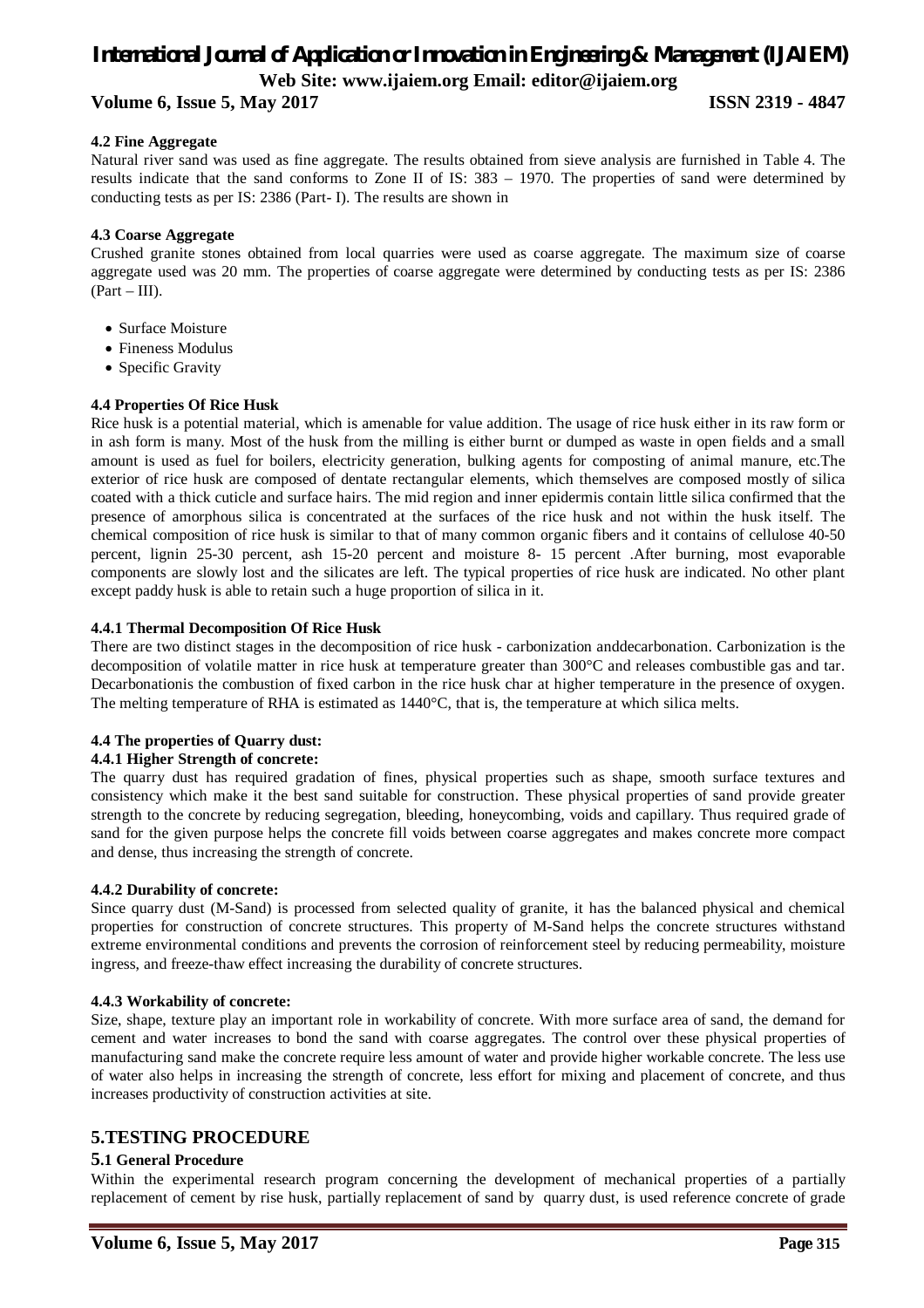#### **Volume 6, Issue 5, May 2017 ISSN 2319 - 4847**

M25 (REF) was considered with the following composition, accordingly. The w/c-ratio is 0.43. Coarse aggregates were chosen, having a particle size mainly varying between 2 mm and 20 mm.

An intensive experimental program is performed to study the effect of internal curing on different types of concrete properties.

#### **5.2 Compressive Strength Test**

When a specimen of material is loaded in such a way that it extends it is said to be in tension. On the other hand if the material compresses and shortens it is said to be in compression. On an atomic level, the molecules or atoms are forced apart when in tension whereas in compression they are forced together. Compressive strength is a key value for design of structures .At the time of testing, each specimen must keep in compressive testing machine. The maximum load at the breakage of concrete block will be noted. From the noted values, the compressive strength may \$calculated by using below formula.

> Compressive Strength = Load / Area Size of the test specimen=150mm x 150mm x 150mm

#### **5.3 Impact Test Set-Up**

After thoroughly reviewing the literature , the present authors have used simple free-fall velocity impact tests. This method used a repeated dropping of steel mass of weight of 44.53 N (4.54 kg) through a pulley arrangement from a height of 457 mm, on to the slabs, which were placed in simple supported condition. The number of blows received on initial and final cracks (on ultimate specimen failure) was carefully counted and immediately noted down. The initial impact energy absorption (IIEA) (at first crack) results are presented and ultimate impact energy absorption.

- $E = n x (w x h)$  JoulesWhere
- $E = energy$  (absorbed by the specimen on impact) in Joules
- $n =$  number of blows (on impact specimen)
- $w = weight$  (of steel mass) in Newton
- $h = height$  (from where steel mass is dropped on the specimen) in meter

#### **5.4 Slump Test**

Fresh concrete when unsupported will flow to the sides and sinking in height will take place. This vertical settlement is known as slump. The workability (ease of mixing, transporting, placing and compaction) of concrete depends on wetness of concrete (consistency) i.e., water content aswell as proportions of fine aggregate to coarse aggregate and aggregate to cement ratio. The slump test which is a field test is only an approximate measure of consistency defining ranges of consistency for most practical works. This test is performed by filling fresh concrete in the mould and measure the settlement.

#### **6.TEST RESULTS**

**6.1 Slump Test Results**

Table.1. shows Slump test results

| <b>Table.1.</b> Slump test results |                       |                    |  |
|------------------------------------|-----------------------|--------------------|--|
| <b>MIX PROPORTION</b>              | <b>HEIGHT OF CONE</b> | <b>SLUMP VALUE</b> |  |
| M1                                 | 28                    |                    |  |
| M2                                 | 26                    |                    |  |
| M3                                 | 25                    |                    |  |

Cement: F.Agg: C.Agg: Water: Q.Dust: R.Husk

 $M1 - 100\% : 50\% : 100\% : 30\% : 20\%$ 

 $M2 - 100\% : 50\% : 100\% : 20\% : 30\%$ 

M3 - 100 % : 50 % : 100 % : 10 % : 40 %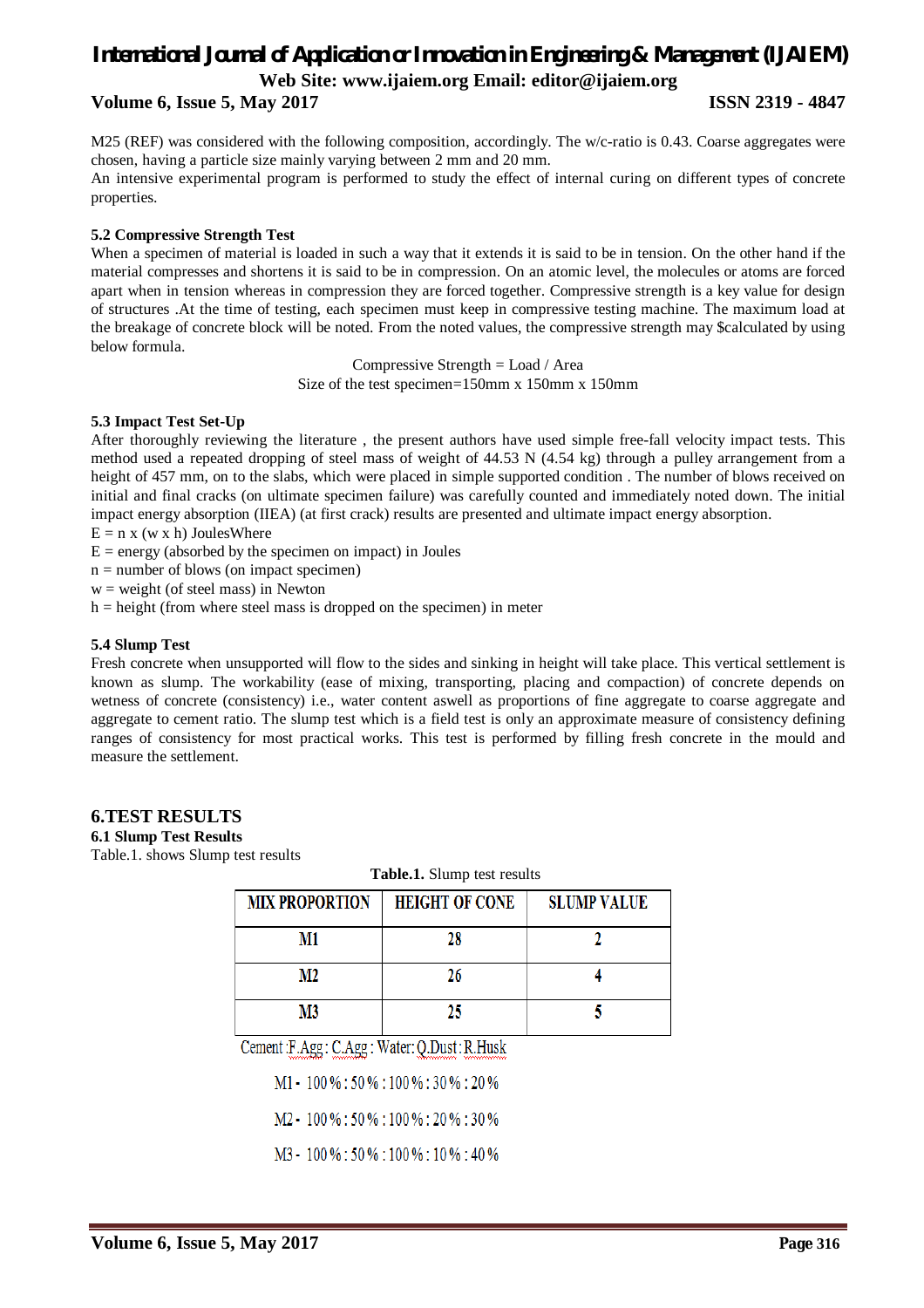## **Volume 6, Issue 5, May 2017 ISSN 2319 - 4847**

#### **6.2 Compressive Strength Test Results**

Compressive strength test results given in Table2,3,4,5 and shown in Figure.4 & 5

#### **Table.2** Compressive strength of M1 Mix

| <b>PLATE</b><br>ID | COMPRESSIVE STRENGTH N/mm |         |  |
|--------------------|---------------------------|---------|--|
|                    | 7 DAYS                    | 28 DAYS |  |
| м                  | 21.3                      | 34      |  |
| M                  | 21.24                     | 34.14   |  |
| M3                 | 21.4                      | 33.94   |  |
| <b>AVERAGE</b>     | 21.31                     | 34.03   |  |

#### **Table.4** Compressive strength of M3 Mix

| <b>PLATE</b><br>ID<br>S 27 I | <b>COMPRESSIVE STRENGTH N/mm<sup>*</sup></b> |         |  |
|------------------------------|----------------------------------------------|---------|--|
|                              | 7 DAYS                                       | 28 DAYS |  |
| м                            | 21.5                                         | 34      |  |
| MΣ                           | 21.3                                         | 33.8    |  |
| M3                           | 21.1                                         | 34.1    |  |
| <b>AVERAGE</b>               | 21.3                                         | 33.96   |  |

| Table.3 Compressive strength of M2 Mix |  |
|----------------------------------------|--|
|                                        |  |

| <b>PLATE</b><br>ID | <b>COMPRESSIVE STRENGTH N/mm'</b> |         |  |
|--------------------|-----------------------------------|---------|--|
|                    | 7 DAYS                            | 28 DAYS |  |
| мı                 | 21.1                              | 32.4    |  |
| M2                 | 21                                | 32.6    |  |
| M3                 | 21.3                              | 32.5    |  |
| <b>AVERAGE</b>     | 21.13                             | 32.5    |  |



 **Figure.4.** Compressive strength Test results in Chart



 **Table. 5** Comparison of the compressive strength of concrete mix with various percentage replacement of fine aggregate.

| <b>DAYS</b><br>755402 | CONTROL<br>MX | M     | ΛD    | MB    |
|-----------------------|---------------|-------|-------|-------|
| 7days                 | 19.2          | 21.31 | 21.13 | 21.30 |
| 28days                | 30.8          | 34.03 | 32.50 | 33.96 |

 **Figure.5**. Comparison between control mix and M1 mix

### **7. CONCLUSIONS**

Quarry dust and Rice husk is found to be superior to other supplementary materials like slag, and silica fume. Due to low specific gravity of RHA which leads to reduction in mass per unit volume, thus adding it reduces the dead load on the structure. Used of quarry dust and Rice husk helps in reducing the environment pollution during the disposal of excess Rice husk., so the partial replacements of rice husk  $\&$  quarry dust we use three different ratios are (30% QA+ 20% RH),(20% QA+30%RH),(10% QA + 40%RH).Rice husk has been used directly or in the form of ash either as a value added material for manufacturing and synthesizing new materials or as a low cost substitute material for modifying the properties of existing products.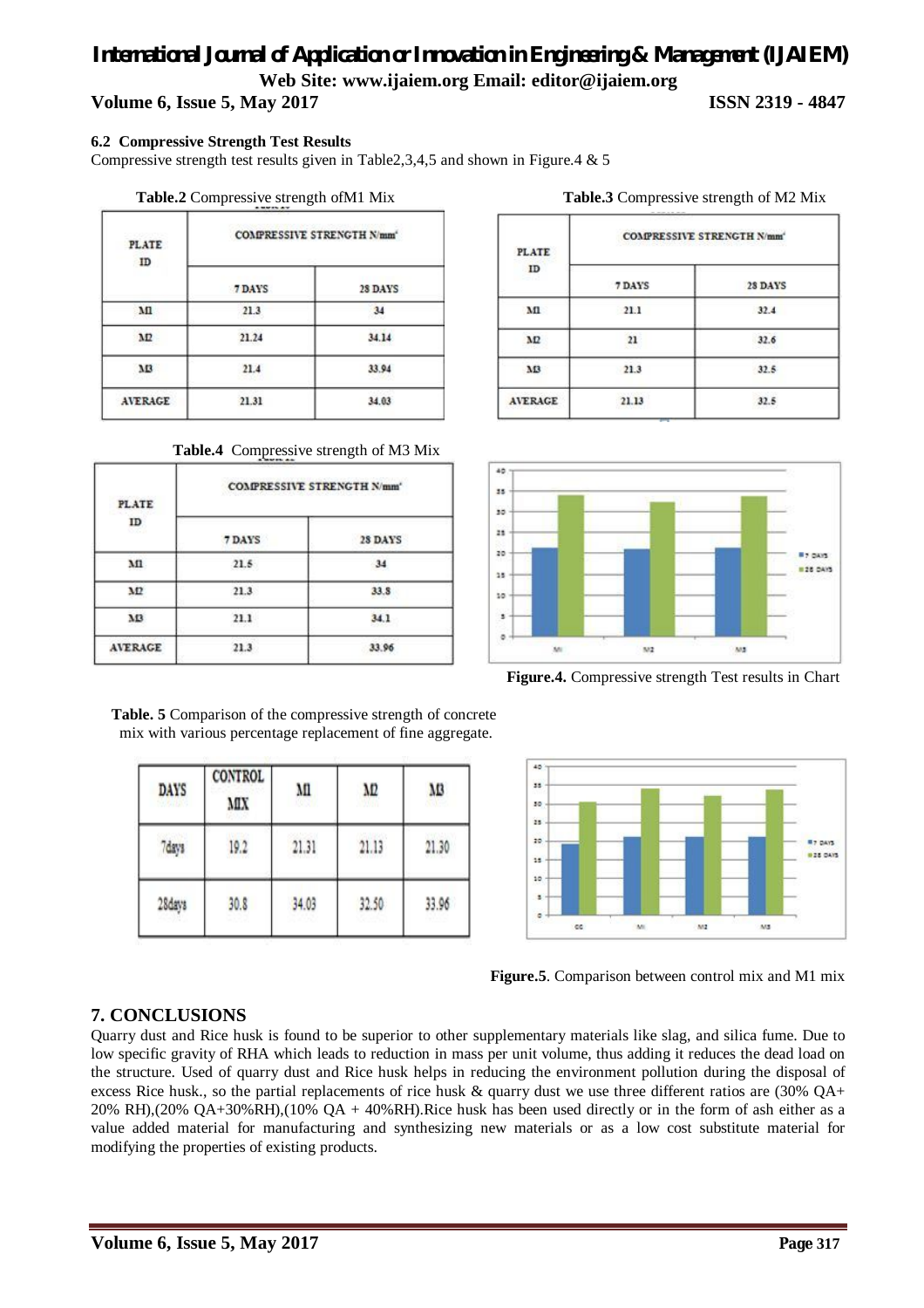## *International Journal of Application or Innovation in Engineering & Management (IJAIEM)* **Web Site: www.ijaiem.org Email: editor@ijaiem.org Volume 6, Issue 5, May 2017 ISSN 2319 - 4847**

- Quarry dust & Rice husk can be replacing the fine aggregate in the concrete mixture up to various percentages (30% QA+ 20% RH),(20% QA+30%RH),(10% QA + 40%RH).
- The use of quarry dust and rice husk in concrete mix for a given w/c ratio, increases the tensile and Compressive strength.
- M25 grade have a maximum compressive strength is 34.14N/mm<sup>2</sup>. Replacement of fine aggregate by sample 1 (30% QA+ 20% RH) increased the concrete strength compared to the conventional concrete mix. Sample 1 gives the maximum strength compared to sample II &sample III.
- Maximum Impact Energy At First Crack 854.85 for mix 1 get a maximum value.

## **References**

- [1] T.Subramani., S.Krishnan. S.K.Ganesan., G.Nagarajan "Investigation of Mechanical Properties in Polyester and Phenyl-ester Composites Reinforced With Chicken Feather Fiber" International Journal of Engineering Research and Applications Vol. 4, Issue 12(Version 4), pp.93-104, 2014.
- [2] T.Subramani, J.Jayalakshmi , " Analytical Investigation Of Bonded Glass Fibre Reinforced Polymer Sheets With Reinforced Concrete Beam Using Ansys" , International Journal of Application or Innovation in Engineering & Management (IJAIEM) , Volume 4, Issue 5, pp. 105-112 , 2015
- [3] T.Subramani, D.Latha , " Experimental Study On Recycled Industrial Waste Used In Concrete" , International Journal of Application or Innovation in Engineering & Management (IJAIEM) , Volume 4, Issue 5, pp. 113-122 , 2015
- [4] T.Subramani, V.Angappan , " Experimental Investigation Of Papercrete Concrete" , International Journal of Application or Innovation in Engineering & Management (IJAIEM) , Volume 4, Issue 5, pp. 134-143 , 2015
- [5] T.Subramani, V.K.Pugal , " Experimental Study On Plastic Waste As A Coarse Aggregate For Structural Concrete" , International Journal of Application or Innovation in Engineering & Management (IJAIEM) , Volume 4, Issue 5, pp.144-152 2015
- [6] T.Subramani, B.Suresh , " Experimental Investigation Of Using Ceramic Waste As A Coarse Aggregate Making A Light Weight Concrete " , International Journal of Application or Innovation in Engineering & Management (IJAIEM) , Volume 4, Issue 5, pp. 153-162 , 2015
- [7] T.Subramani, M.Prabhakaran , " Experimental Study On Bagasse Ash In Concrete" , International Journal of Application or Innovation in Engineering & Management (IJAIEM) , Volume 4, Issue 5, pp. 163-172 , 2015
- [8] T.Subramani, A.Mumtaj , " Experimental Investigation Of Partial Replacement Of Sand With Glass Fibre" , International Journal of Application or Innovation in Engineering & Management (IJAIEM) , Volume 4, Issue 5, pp. 254-263 , 2015
- [9] T.Subramani, S.B.Sankar Ram Experimental Study on Concrete Using Cement With Glass Powder, IOSR Journal of Engineering,Volume 5 , Issue 5, Version 3, pp43-53, 2015
- [10]T.Subramani, S.Kumaran , " Experimental Investigation Of Using Concrete Waste And Brick Waste As A Coarse Aggregate " , International Journal of Application or Innovation in Engineering & Management (IJAIEM) , Volume 4, Issue 5, pp. 294-303 , 2015
- [11]T.Subramani, G.Ravi, "Experimental Investigation Of Coarse Aggregate With Steel Slag In Concrete", IOSR Journal of Engineering, Volume 5,Issue 5, Version 3, pp64-73, 2015
- [12]T.Subramani, K.S.Ramesh , " Experimental Study On Partial Replacement Of Cement With Fly Ash And Complete Replacement Of Sand With M sand" , International Journal of Application or Innovation in Engineering & Management (IJAIEM) , Volume 4, Issue 5 , pp. 313-322 , 2015
- [13]T.Subramani, G.Shanmugam , " Experimental Investigation Of Using Papercrete And Recycled Aggregate As A Coarse Aggregate " , International Journal of Application or Innovation in Engineering & Management (IJAIEM) , Volume 4, Issue 5, pp. 323-332 , May 2015
- [14]T.Subramani, P.Sakthivel , " Experimental Investigation On Flyash Based Geopolymer Bricks" , International Journal of Application or Innovation in Engineering & Management (IJAIEM) , Volume 5, Issue 5, pp. 216-227 , 2016 .
- [15]T.Subramani, R.Siva, "Experimental Study On Flexural And Impact Behavior Of Ferrocement Slabs" International Journal of Application or Innovation in Engineering & Management (IJAIEM), Volume 5, Issue 5, pp. 228-238 , 2016
- [16]T.Subramani, A.Anbuchezian , " Experimental Study Of Palm Oil Fuel Ash As Cement Replacement Of Concrete " , International Journal of Application or Innovation in Engineering & Management (IJAIEM), Volume 6, Issue 3, March 2017 , pp. 001-005 , ISSN 2319 - 4847.
- [17]T.Subramani, A.Anbuchezian , " Experimental Study Of Mineral Admixture Of Self Compacting Concrete " , International Journal of Application or Innovation in Engineering & Management (IJAIEM), Volume 6, Issue 3, March 2017 , pp. 006-010 , ISSN 2319 - 4847.